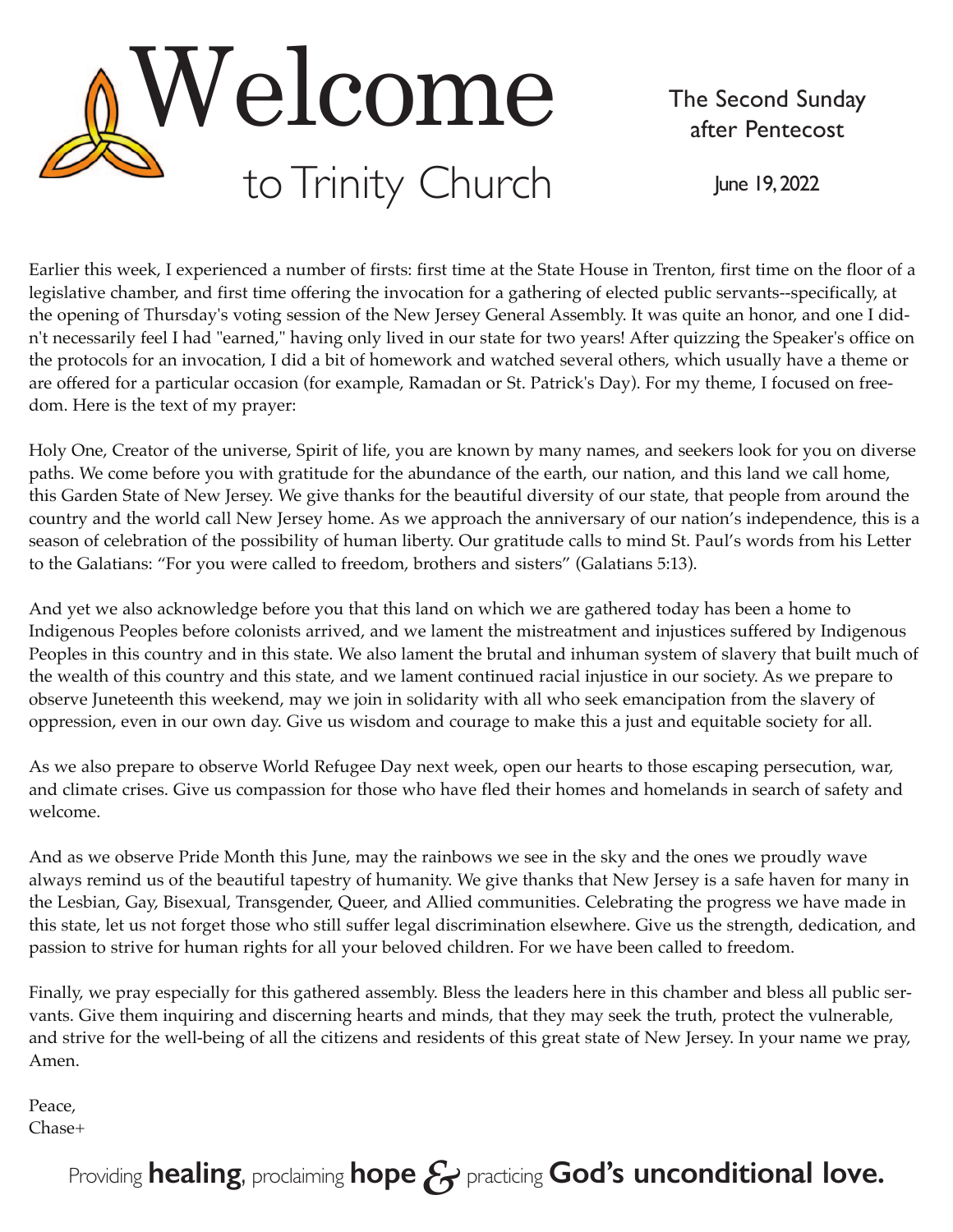# **Worship at Trinity**

*Powerful, joyful and Spirit-filled worship that is reverent, warm and inviting, with uplifting music and preaching!* 

#### **Sundays:**

| 8 AM | Holy Eucharist in the Church      |  |  |  |
|------|-----------------------------------|--|--|--|
|      | A gentle, said service (no music) |  |  |  |

- **10 AM Holy Eucharist in the Church** *Joyous, sung music*
- **5 PM Santa Eucaristia/Holy Eucharist in the Church**   *Spanish-language service*

#### **Monday-Friday:**

 **7:30 AM Morning Prayer said in the home** *Resources available at www.TrinityNJ.com/Worship* 

### **Wednesdays:**

#### **6:30 PM Holy Eucharist in the Church**

 *Healing Service first Wednesday of the month* 

# **Connect with Us**

#### **CONTACT US**

Trinity Church, 503 Asbury Avenue, Asbury Park, NJ 07712. Tel: 732-775-5084 • Fax: 732-775-3865 Email: office@trinitynj.com • Web: trinitynj.com

In the case of an emergency, death or serious illness, contact the church office. There is a pastoral emergency option on the phone if no one is available to answer.



Text "TrinityAP" to 22828



Facebook.com/TrinityAP

Follow us on Instagram Instagram.com/TrinityChurchAP (#TrinityChurchAP)

# **Trinity Basics**

**PASTORAL SERVICES AND SACRAMENTS:** Contact Jill Osis in the parish office for all non-emergency pastoral needs: Baptisms, the rite of Reconciliation of a Penitent (personal confession & counsel), Blessing of Marriage & Unions, communion for the sick and homebound, or visits to the hospital.

**PANTRY & SATURDAY SOUP KITCHEN:** During this health emergency, The Trinity Food Pantry is open Tuesdays from 11 AM-1 PM and on Saturday, a hot meal is served to-go from 11 am-12:30 pm.

Questions? Contact Derek at Derek@TrinityNJ.com.

**CHOIRS:** Find out about our dynamic and growing choirs, contact Dr. Deborah Simpkin King at Deborah@TrinityNJ.com for information!

### **PARISH LEADERSHIP** *(Vestry):*

Lesley Castellini (warden) Carol Scollay (warden) Russell Bennett, Gregory Curatolo, Donna Griffin, Charles Hagon, Wendy Jaghab, James Pillar, Andy Place, Bill Presutti, and Adrienne Wert You may contact the vestry at: vestrywardens@trinitynj.com

# **Parish Staff**

- The Rev. Chase Danford, Rector *FrChase@trinitynj.com*
- The Rev. Tom Conway, Assisting Priest *FrTom@trinitynj.com*
- The Rev. Geoffrey Curtiss, Assisting Priest *Geoff@trinitynj.com*

The Rev. Gail Bennett, Deacon Associate for Pastoral Care and Bereavement Ministry *Deacongail@trinitynj.com* 

- The Rev. Dr. Carolyn Bradley, Deacon Director of Pastoral Care and Adult Christian Formation *Cabradleydcn@trinitynj.com*
- The Rev. Katherine Cunningham, Assisting Ecumenical Pastor *Katherine@trinitynj.com*
- The Rev. Lucille Donahue, Assisting Ecumenical Pastor *Revlu@trinitynj.com*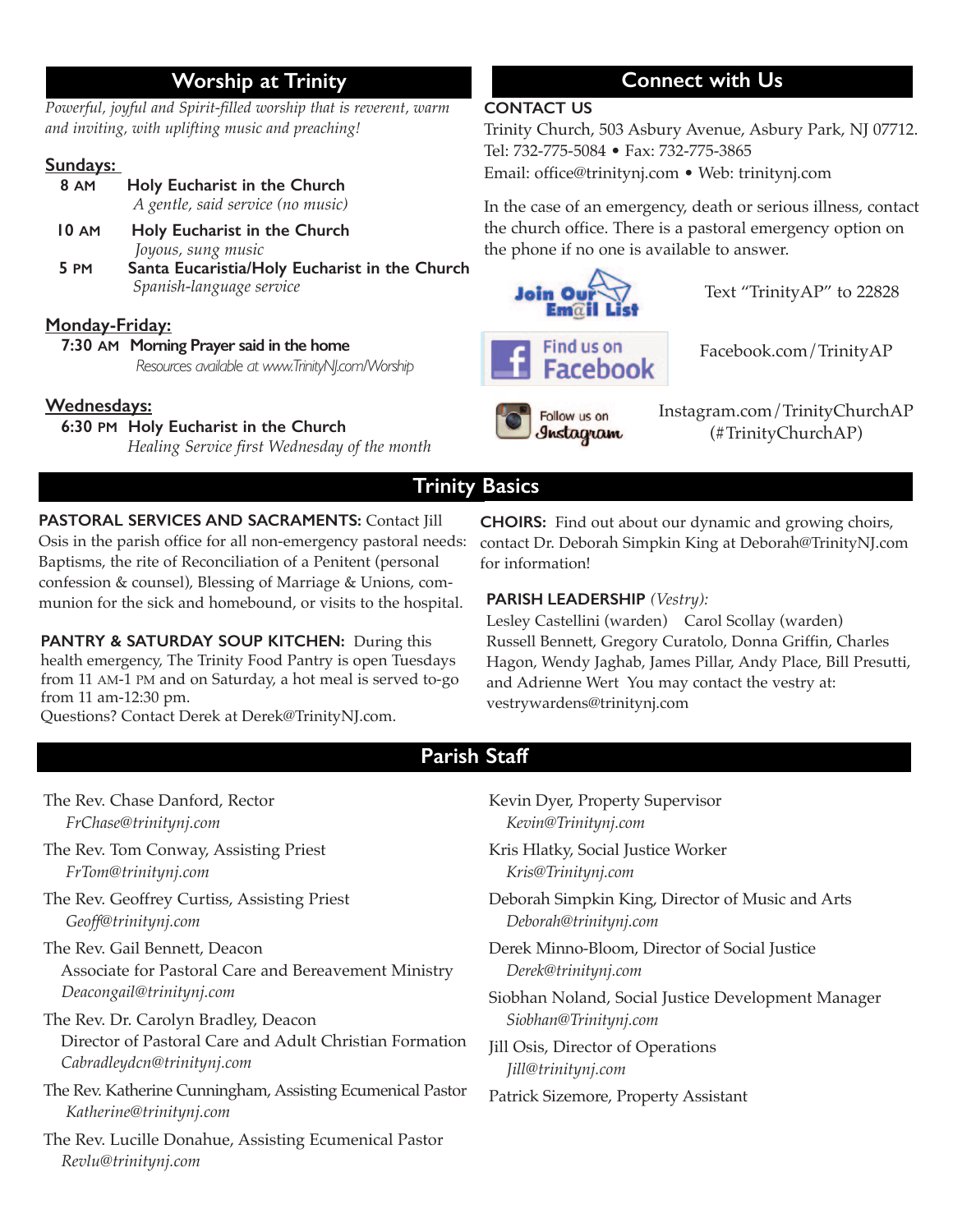# **Parish Prayers**

#### Please keep the following people in your prayers this week

| Erika Hogan      | Tom Deverin    | Carolyn | Peggy Little Simpkin |
|------------------|----------------|---------|----------------------|
| Yvonne           | Barbara Wagner | Tom     | Judy Edelman         |
| Karl Kaufman     | MaryLou Leask  | Eric    | Frank & Dee          |
| Marie Annunziata | Julia          | Amy     | James Leone          |
| Faye Hudson      | David Perkins  | Agnes   | Baby Noa             |
| Hank Neubert     | Nina Frazer    | Dan     |                      |

- The people in Ukraine, family members and friends, and all Ukrainians

- Margaret Peterson, for the repose of her soul, and for her son Gary Peterson, daughter-in-law

Dr. Deborah Simpkin King, as well as the rest of Margaret's family.

- Cayden Clark, for getting well soon, as well as Becca and Cindy Clark and their family.

If you would like to be added to the prayer list or would like to add someone else *(please get their permission first)*, please email prayer@trinitynj.com or call Wendy Jaghab at 732-616-8568 by the Tuesday before you would like the name to appear in the bulletin. Names will remain on the prayer list for 4 weeks, and can be readded upon request.

**Prayer Team Ministry.** During communion, those who would like someone to pray with them are invited to come to one of the prayer stations located in the back of the church. A member of the Trinity Prayer Team will say a prayer with you

for yourself or someone else. You are welcome to sit or stand during the prayer. What is said at the prayer station is held in confidence by the person who prays with you. They cannot talk with you or anyone else about your requested prayer without your permission. The only exception is a person intending to harm themselves or someone else. Questions about this ministry? Contact Joanie McCoy, leader of the Prayer Team at 908-216-5529 or 732-780-3111 or PrayerTeam@TrinityNJ.com.

**Trinity Cycle of Prayer** During Morning Prayer this week, we will be praying for the following Trinity Parishioners and Friends:

| 6/20           | 6/21                | $6/22$ Becca, Cindy, | 6/23           | 6/24          |
|----------------|---------------------|----------------------|----------------|---------------|
| Paul Chiapetta | Eve Chico & Maureen | Rylan, Landon &      | David Clark &  | Robin Collins |
|                | Lennon              | Cayden Clark         | Richard Shaver |               |

# **News & Notes**

### **Take Me Out to the Ball Game! Trinity BlueClaws Trip August 5th**

Great news Trinity friends, our annual trip to the Jersey Shore BlueClaws baseball game is back! The BlueClaws are the minor league affiliate for the Philadelphia Phillies. Join us on Friday, August 5th for a 7pm game at the BlueClaws' Lakewood stadium. The theme for the night is Star Wars and there will be fireworks after the game. Tickets are \$12 and they can be reserved and paid for in advance by contacting Jill Osis in the parish office or by emailing her at Jill@trinitynj.com. There is a deadline of July 21st for purchasing tickets. It is always a wonderful evening of fun and fellowship when we gather together to cheer on our local BlueClaws team!

## **Trinity Summer Choir - Join Us Beginning Sunday, June 26th!**

While our hard-working choir is on a well-earned summer recess, ALL are invited to experience the joy of singing as a leader in worship! Beginning on Sunday, June 26, each week we will gather at 9:20 in the choir room to warm up our voices, and to sing through the hymns to be sung by the congregation in the 10AM service. Then worship from the choir stalls, leading the congregational singing. Ages 9\* through 99 are welcome! Come as you are; no vestments. It's summer! How can we keep from singing!?! Questions in advance? Ask me after church, or drop me a note at Deborah@TrinityNJ.com. I'll see you in church! — Deborah

*\*Parents are asked to use their discretion with ages. When a child is able to sit through the service, reads fluently (hymn texts), and can follow simple guidance, they are welcome to be part of this summer singing ministry. Age 9 is a guideline, not a rule.* 

## **Wednesday Evening Bible Sharing is on Hiatus ~ Restarts June 29th!**

On June 29th, we will begin a month-long series on Women in the Bible! The series will last for four weeks. Wendy Jaghab is planning an exciting study so come and join us! Beginners are welcome and we have Bibles available.